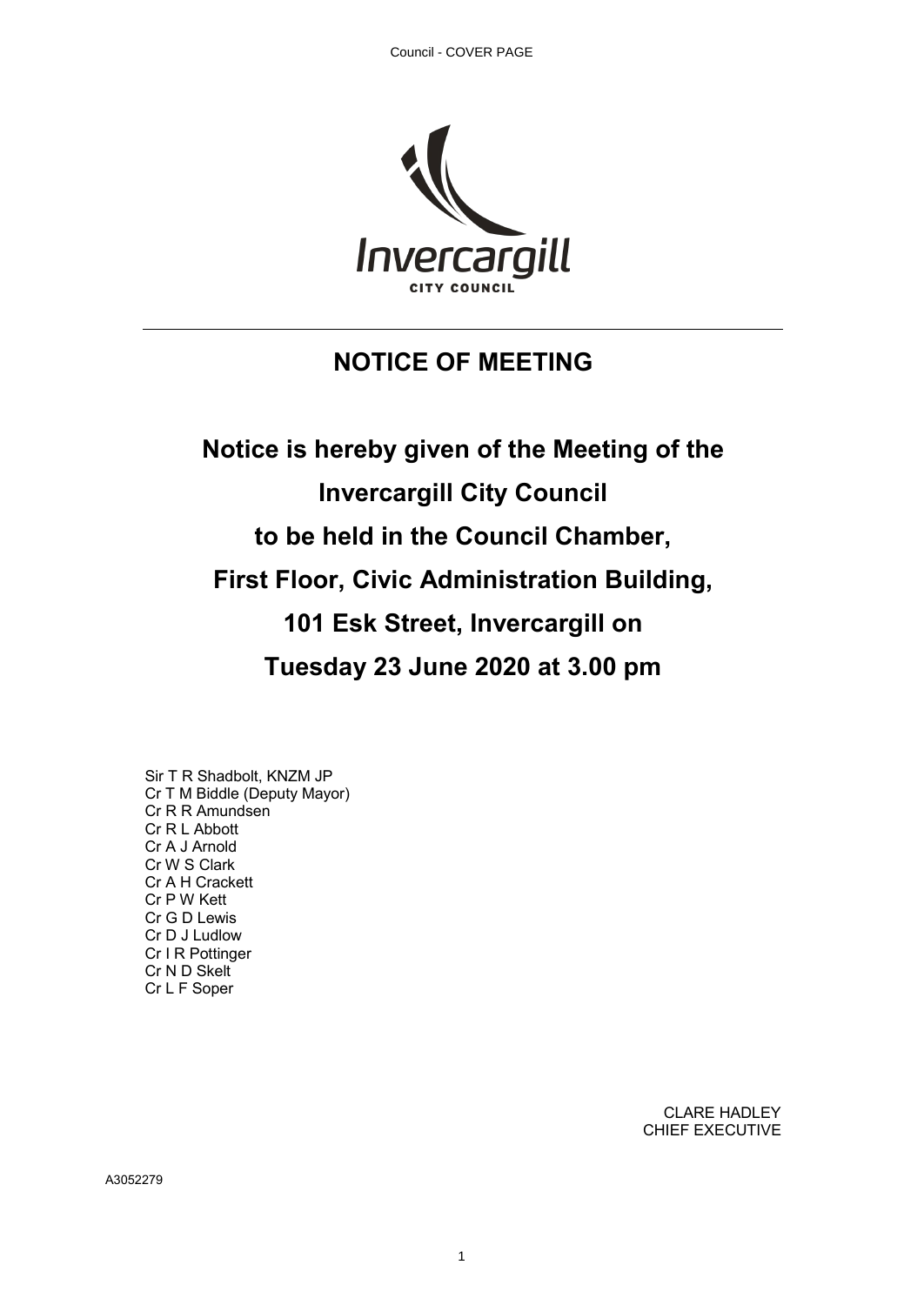## **Council**

Invercargil

23 June 2020 03:00 PM - 05:00 PM

### **Agenda Topic Page**

- 1. APOLOGIES
- 2. PUBLIC FORUM
- 3. [INTEREST REGISTER](#page-2-0) 3
- 4. DELIBERATION EXTRA MONEY FOR CITY BLOCK CONSULTATION
- 5. URGENT BUSINESS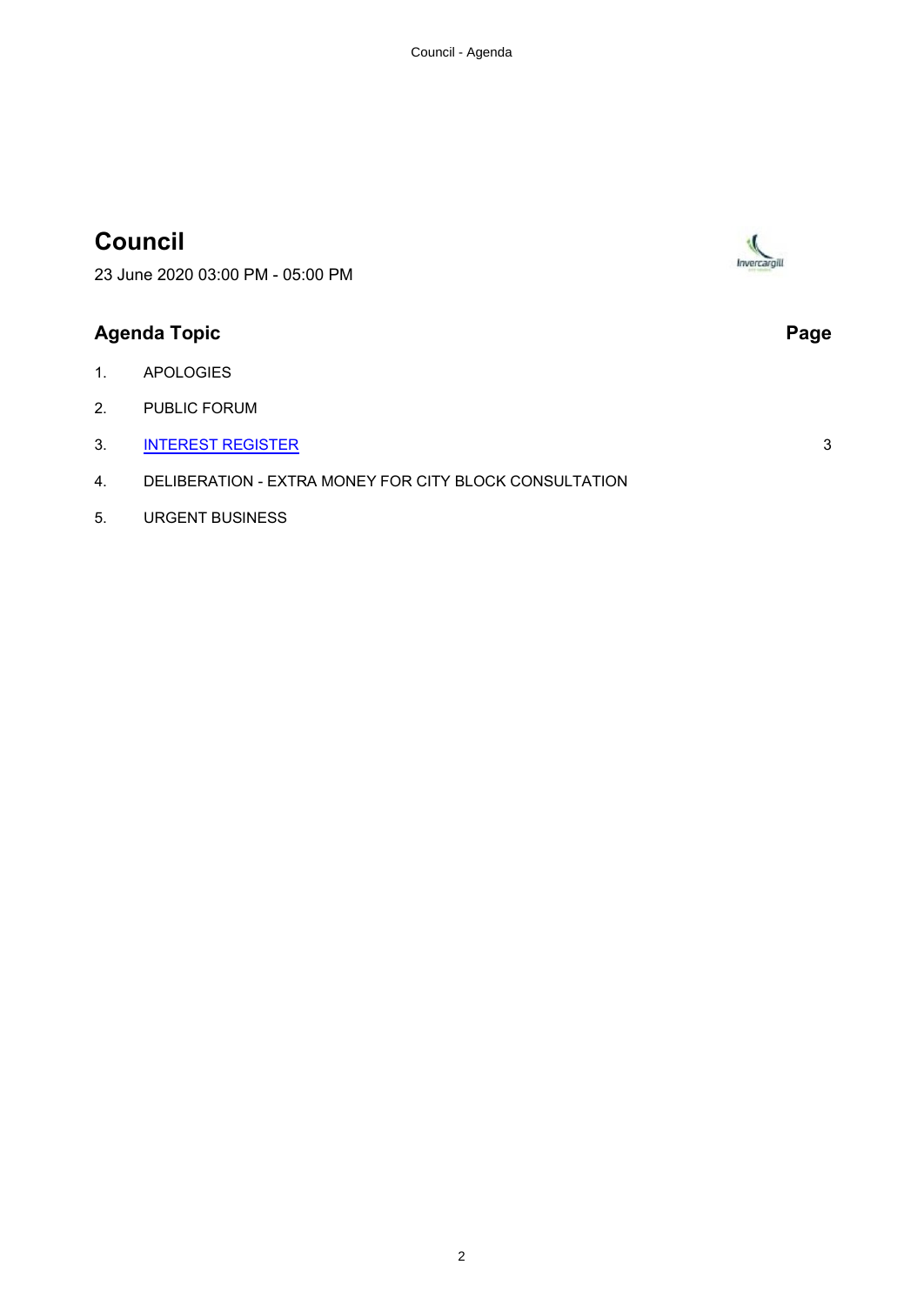#### **INVERCARGILL CITY COUNCIL ELECTED MEMBERS**

#### **INTEREST REGISTER**

A2279220

<span id="page-2-0"></span>

| <b>ELECTED MEMBERS</b>       |                                   |                                 |                 |
|------------------------------|-----------------------------------|---------------------------------|-----------------|
| <b>NAME</b>                  | <b>ENTITY</b>                     | <b>INTERESTS</b>                | <b>PROPERTY</b> |
| <b>RONALD LINDSAY ABBOTT</b> | <b>Invercargill City Council</b>  | Councillor                      |                 |
|                              | Kiwi-Pie Radio 88FM Invercargill  | Director / Broadcaster          |                 |
| <b>REBECCA RAE AMUNDSEN</b>  | Invercargill City Council         | Councillor                      |                 |
|                              | Arch Draught Ltd                  | Director                        |                 |
|                              | <b>BP Orr Ltd</b>                 | Director                        |                 |
|                              | Task Ltd                          | Director                        |                 |
|                              | Arts Murihiku                     | Trustee                         |                 |
|                              | Dan Davin Literary Foundation     | Trustee/Chair                   |                 |
|                              | Heritage South                    | Contractor                      |                 |
|                              | <b>Glengarry Community Action</b> | Events Co-ordinator (Volunteer) |                 |
|                              | Group                             |                                 |                 |
|                              | <b>SMAG Board</b>                 | <b>Council Representative</b>   |                 |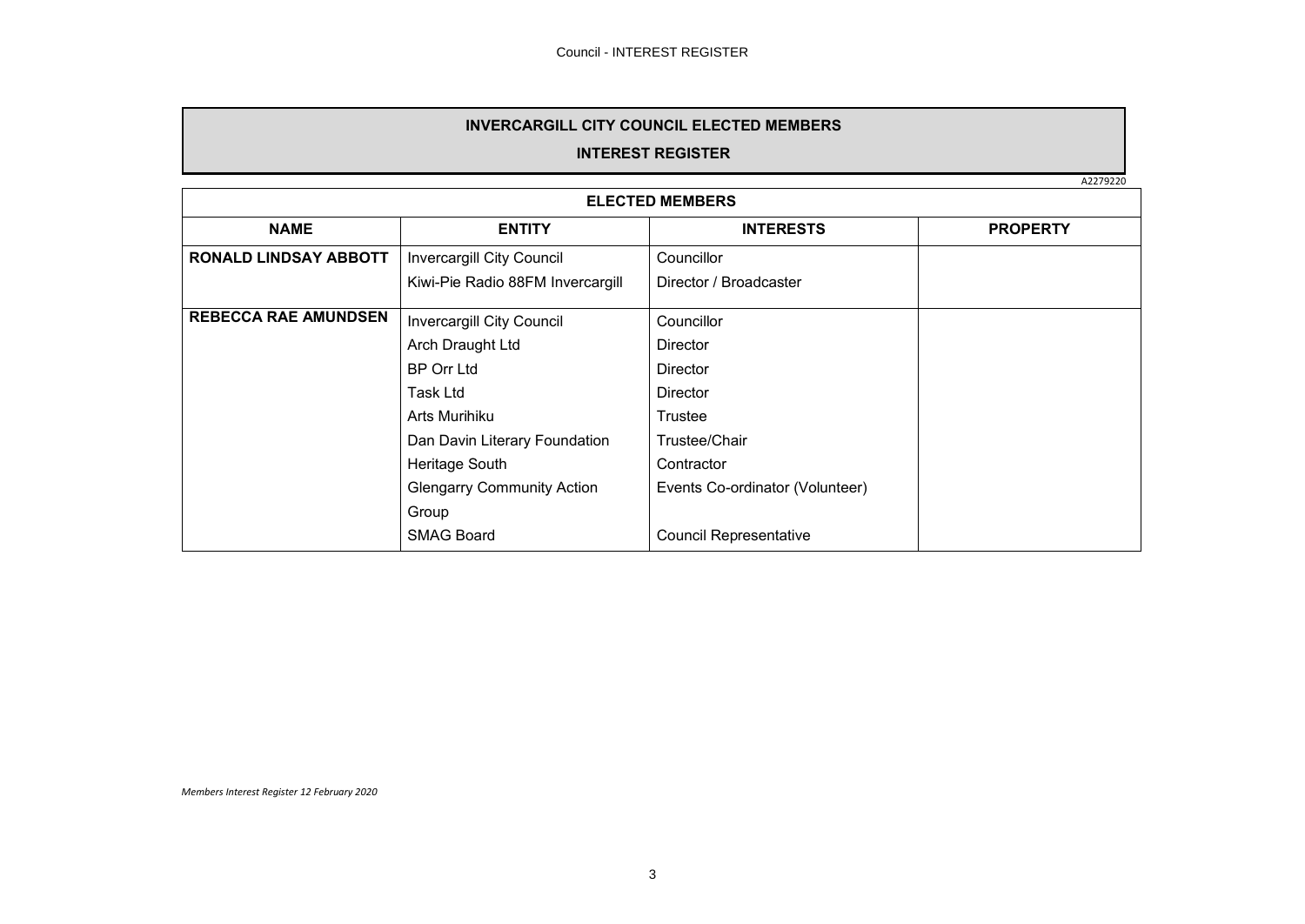| <b>INVERCARGILL CITY COUNCIL ELECTED MEMBERS</b> |                                  |                                  |  |
|--------------------------------------------------|----------------------------------|----------------------------------|--|
| <b>INTEREST REGISTER</b>                         |                                  |                                  |  |
|                                                  | A2279220                         |                                  |  |
| <b>ALLAN JAMES ARNOLD</b>                        | Invercargill City Council        | Councillor                       |  |
|                                                  | Ziff's Café Bar Ltd              | <b>Executive Director</b>        |  |
|                                                  | <b>Buster Crabb Ltd</b>          | <b>Executive Director</b>        |  |
|                                                  | Ziff's HR Ltd                    | <b>Executive Director</b>        |  |
|                                                  | Ziff's Trust                     | Trustee Administrator            |  |
|                                                  | Southland Aero Club              | Member                           |  |
|                                                  | Invercargill Club                | Member                           |  |
|                                                  | Invercargill East Rotary         | Member                           |  |
| <b>TONI MARIE BIDDLE</b>                         | Invercargill City Council        | Councillor                       |  |
|                                                  | Southland Museum and Art Gallery | Trustee                          |  |
|                                                  | <b>Trust Board</b>               |                                  |  |
|                                                  | McIntyre and Dick                | Husband (Kris MacLellan) - Chief |  |
|                                                  |                                  | <b>Executive Officer</b>         |  |
| <b>WILLIAM STUART CLARK</b>                      | Invercargill City Council        | Councillor                       |  |
|                                                  | Invercargill Ratepayers Advocacy | Member                           |  |
|                                                  | Group                            |                                  |  |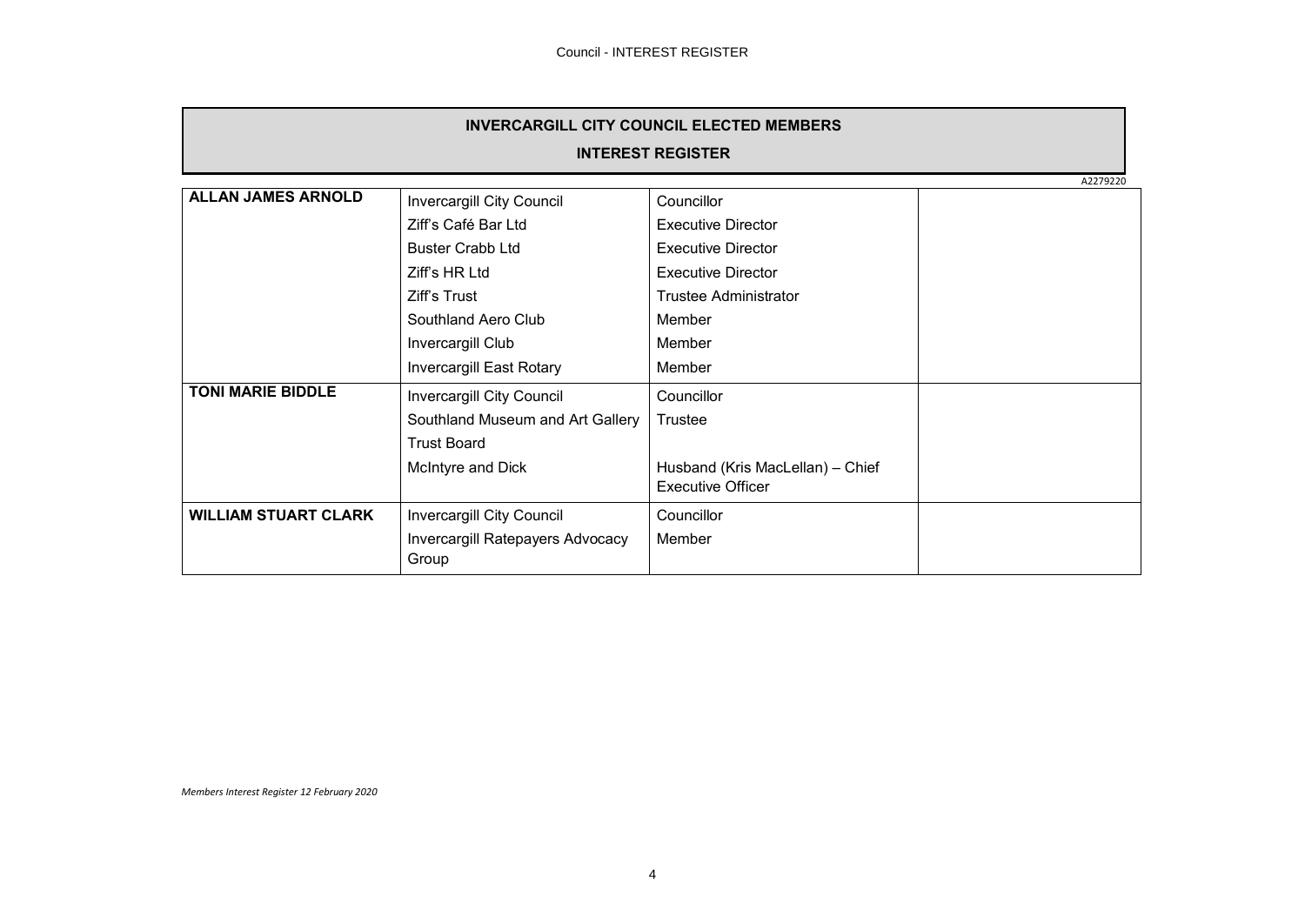| <b>INVERCARGILL CITY COUNCIL ELECTED MEMBERS</b> |
|--------------------------------------------------|
|                                                  |

|                            |                                      |                                   | A2279220           |
|----------------------------|--------------------------------------|-----------------------------------|--------------------|
| <b>ALEX HOLLY CRACKETT</b> | <b>Invercargill City Council</b>     | Councillor                        | <b>High Street</b> |
|                            | <b>Ride Southland</b>                | Chair                             | Invercargill       |
|                            | Southland Youth Futures Advisory     | Chair                             |                    |
|                            | Board                                |                                   |                    |
|                            | Sport Southland                      | Trustee                           |                    |
|                            | <b>McIntyre Dick</b>                 | <b>Marketing Manager</b>          |                    |
| PETER WARREN KETT          | Invercargill City Council            | Councillor                        |                    |
|                            | Age Concern Southland                | <b>Board Member</b>               |                    |
|                            | Kite Investments Limited             | <b>Director</b>                   |                    |
|                            | Invercargill Harness Racing Club     | Vice President and Life Member    |                    |
|                            | Board Member Ascot Consortium        | Member                            |                    |
| <b>GRAHAM DAVID LEWIS</b>  | Invercargill City Council            | Councillor                        |                    |
|                            | Bluff 2024 Rejuvenation              | Officer                           |                    |
|                            | Hospice Southland                    | Trustee                           |                    |
|                            | <b>City Centre Heritage Steering</b> | Member                            |                    |
|                            | Group                                |                                   |                    |
| <b>DARREN JAMES LUDLOW</b> | Invercargill City Council            | Councillor                        | 770 Queens Drive   |
|                            | Radio Southland                      | Manager                           | Invercargill       |
|                            | Healthy Families Invercargill        | <b>Board Member</b>               |                    |
|                            | Murihiku Maori Wardens               | <b>Board Member</b>               |                    |
|                            | Southland Community Law Centre       | <b>Board Member</b>               |                    |
|                            | <b>Thrive Community Trust</b>        | Trustee                           |                    |
|                            | <b>Environment Southland</b>         | Lyndal Ludlow (wife) - Councillor |                    |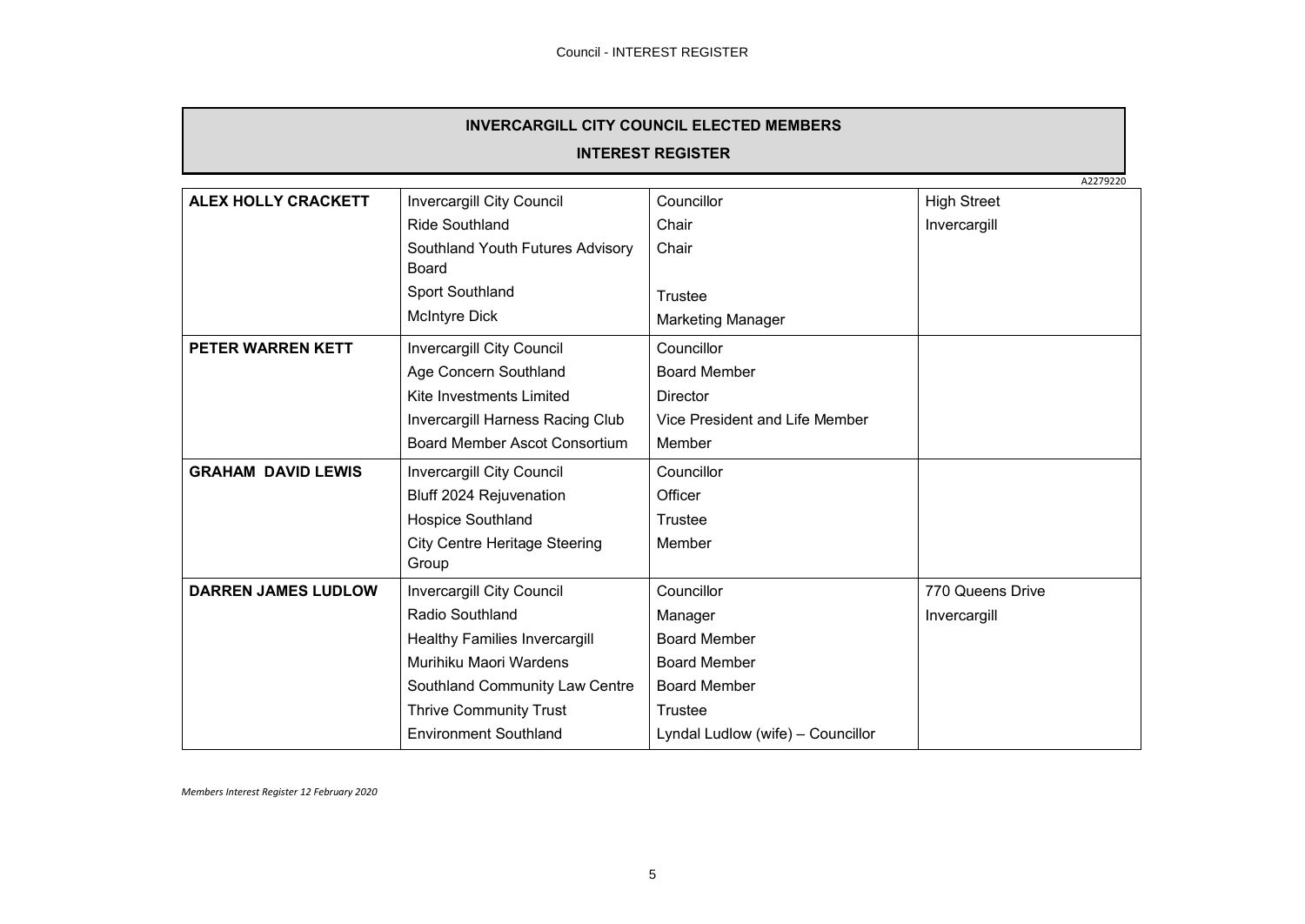#### **INVERCARGILL CITY COUNCIL ELECTED MEMBERS**

#### **INTEREST REGISTER**

A2279220

| <b>IAN REAY POTTINGER</b>   | Invercargill City Council              | Councillor                | 171 Terrace Street |
|-----------------------------|----------------------------------------|---------------------------|--------------------|
|                             | Southland Electronics Limited          | <b>Director</b>           | Invercargill 9810  |
|                             | Santa Parade Organiser                 | Alice Pottinger (Wife)    |                    |
| <b>TIMOTHY RICHARD</b>      | Invercargill City Council              | Mayor                     |                    |
| <b>SHADBOLT</b>             | Kiwi Speakers Limited                  | Director                  |                    |
|                             | SIT Ambassador                         | Member                    |                    |
| <b>NIGEL DEAN SKELT</b>     | Invercargill City Council              | Councillor                |                    |
|                             | <b>Badminton New Zealand</b>           | <b>Board Member</b>       |                    |
|                             | <b>Badminton Oceania</b>               | <b>Vice President</b>     |                    |
|                             | <b>Badminton World Federation</b>      | Council Member (Chair of  |                    |
|                             |                                        | Communications and Media) |                    |
|                             | <b>ILT Stadium Southland</b>           | General Manager           |                    |
| <b>LESLEY FRANCES SOPER</b> | <b>Invercargill City Council</b>       | Councillor                | 137 Morton Street  |
|                             | <b>Breathing Space Southland Trust</b> | Chair                     | Strathern          |
|                             | (Emergency Housing)                    | Director                  | Invercargill       |
|                             | Omaui Tracks Trust                     | Secretary / Treasurer     | 24 Margaret Street |
|                             | National Council of Women (NCW)        | Member                    | Glengarry          |
|                             | Citizens Advice Bureau                 | <b>Board Member</b>       | Invercargill       |
|                             | Southland ACC Advocacy Trust           | Employee                  |                    |
|                             | Southern District Health Board         | Member                    |                    |
|                             | Southland Warm Homes Trust             | Member                    |                    |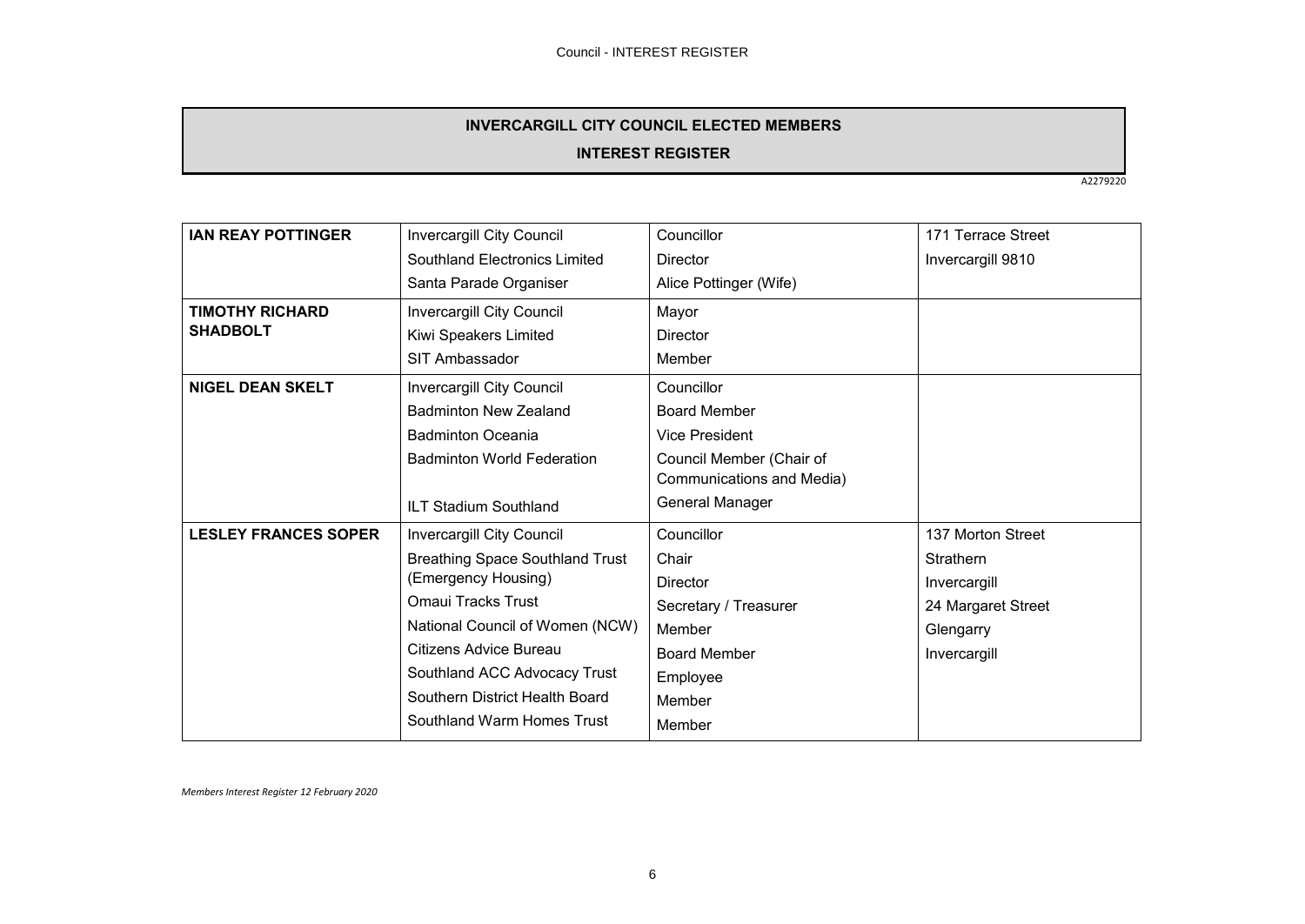#### **INVERCARGILL CITY COUNCIL ELECTED MEMBERS**

#### **INTEREST REGISTER**

A2279220

| <b>EXECUTIVE STAFF</b>  |                                                                      |                                                                  |                 |
|-------------------------|----------------------------------------------------------------------|------------------------------------------------------------------|-----------------|
| <b>NAME</b>             | <b>ENTITY</b>                                                        | <b>INTERESTS</b>                                                 | <b>PROPERTY</b> |
| <b>CLARE HADLEY</b>     | Invercargill City Council                                            | <b>Chief Executive</b>                                           |                 |
|                         | <b>Hadley Family Trust</b>                                           | Trustee                                                          |                 |
| <b>CAMERON MCINTOSH</b> | Invercargill City Council                                            | Group Manager - Works and Services                               |                 |
| <b>DAVID FOSTER</b>     | Invercargill City Council                                            | Acting Group Manager - Finance and<br><b>Corporate Services</b>  |                 |
|                         |                                                                      | <b>Executive Director Foster and</b><br>Associates Ltd           |                 |
| <b>DARREN EDWARDS</b>   | <b>Invercargill City Council</b>                                     | Group Manager - Environmental and<br><b>Planning Services</b>    |                 |
| <b>JANE PARFITT</b>     | Invercargill City Council<br>Dementia Canterbury Charitable<br>Trust | Interim Group Manager -<br>Infrastructure<br><b>Board Member</b> |                 |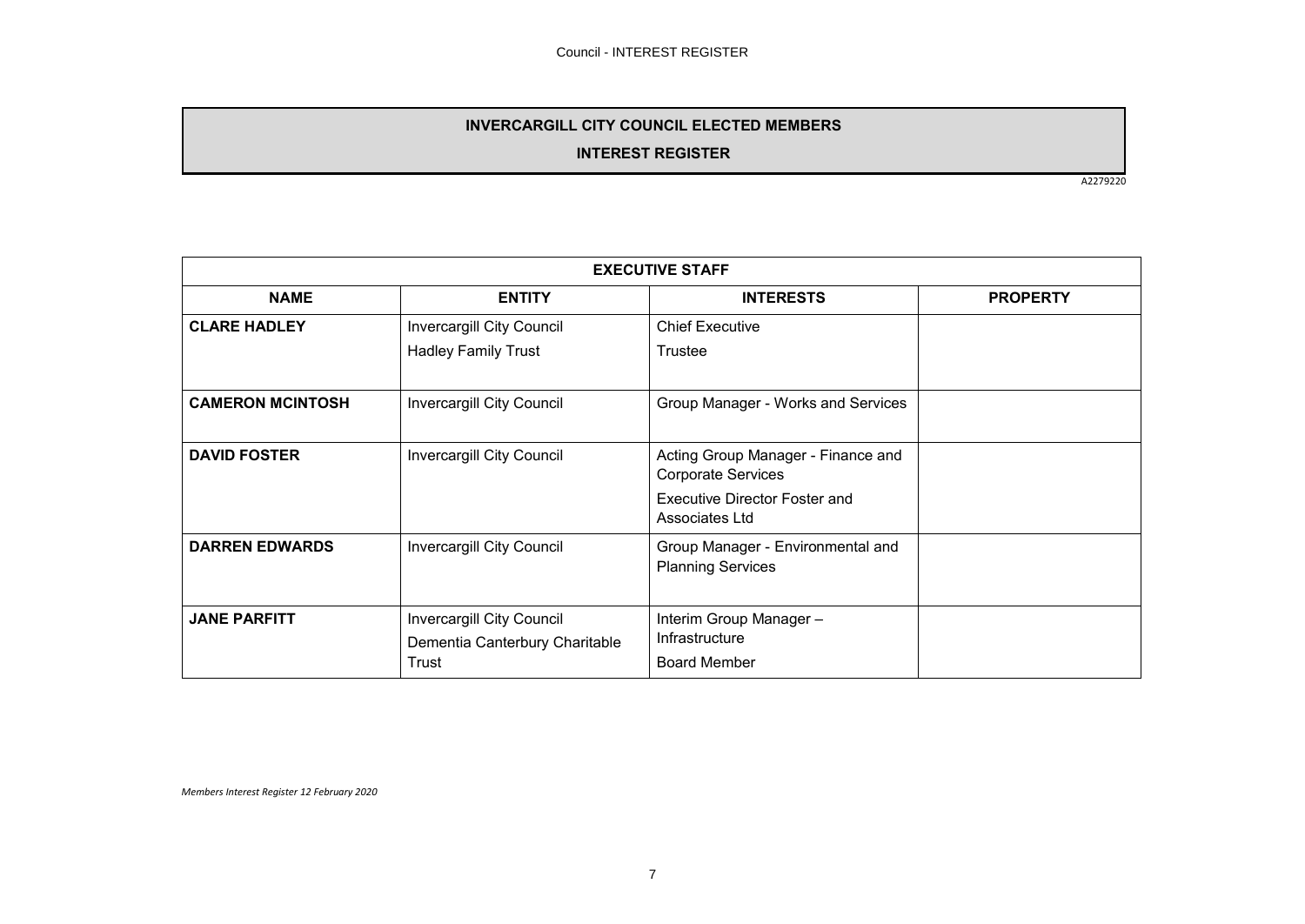#### **TO: COUNCIL**

#### **FROM: RHIANNON SUTER, MANAGER – STRATEGY AND POLICY**

#### **MEETING DATE: TUESDAY 23 JUNE 2020**

#### **DELIBERATION – EXTRA MONEY FOR CITY BLOCK? CONSULTATION**

#### **SUMMARY**

This report summarises the issue for consideration as Council deliberates on whether to invest extra money in City Block

#### **RECOMMENDATIONS**

#### **That Council**

- **1. Receive the report "Deliberation Extra Money for City Block? Consultation"**
- **2. Determine to hear from Gaire Thompson, who wishes to speak to his submission which has been previously received by Council.**
- **3. Consider and determine whether the community wellbeing outcomes outweigh the identified risks in investing in the proposal**
- **4. Consider and if Council's total investment in Invercargill Central Limited should or should not be increased to \$46 million**

#### **IMPLICATIONS**

| 1. | Has this been provided for in the Long Term Plan/Annual Plan?                                                      |  |  |
|----|--------------------------------------------------------------------------------------------------------------------|--|--|
|    | No.                                                                                                                |  |  |
| 2. | Is a budget amendment required?                                                                                    |  |  |
|    | No.                                                                                                                |  |  |
| 3. | Is this matter significant in terms of Council's Policy on Significance?                                           |  |  |
|    | Yes                                                                                                                |  |  |
| 4. | Implications in terms of other Council Strategic Documents or Council Policy?                                      |  |  |
|    | Yes – the investment would be incorporated into the Long-term Plan                                                 |  |  |
| 5. | Have the views of affected or interested persons been obtained and is any further<br>public consultation required? |  |  |
|    | Yes – analysis is provided here for consideration. No further consultation is<br>required                          |  |  |
| 6. | Has the Child, Youth and Family Friendly Policy been considered?                                                   |  |  |
|    | Yes                                                                                                                |  |  |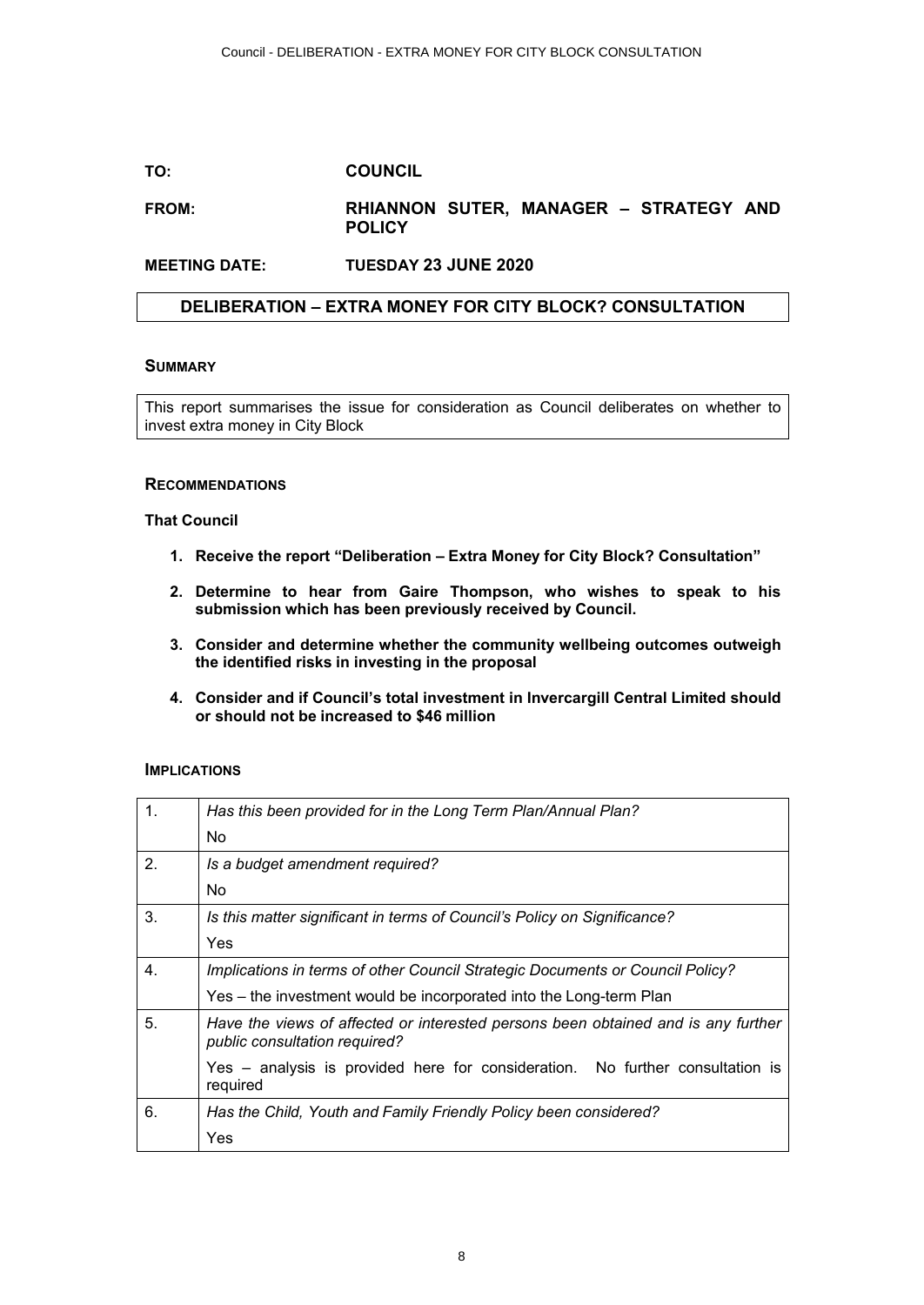#### **FINANCIAL IMPLICATIONS**

This consultation has sought the public's input on whether to invest extra into City Block resulting in a total \$46 million investment. This incorporates \$20m initial investment and \$5m contingency, as well as an additional \$5m originally allowed for design changes and an additional \$16m investment.

This investment would be loan funded and financial analysis shows the investment will be manageable in line with the financial strategy and within the Council's debt ceiling. The additional impact on rates will be limited due to favourable costs of borrowing. There may be an impact on the commencement or timing of other projects in order to continue to manage debt prudently.

This report should be read alongside the report *City Block Development Due Diligence, 9 August 2019*.

#### **LEGISLATIVE CONSIDERATIONS**

The Local Government Act 2002 (the Act) provides that the purpose of local government is to enable democratic local decision-making and action by, and on behalf of, communities and to promote the social, economic, environmental, and cultural wellbeing of communities in the present and for the future.

When making decisions, Council must have regard to the principles relating to local authorities established in section 14 of the Act. Council should be particularly aware of subsections (f) and (fa) which provide:

- A local authority should undertake any commercial transactions in accordance with sound business practices; and
- A local authority should periodically
	- o Assess the expected returns to the authority from investing in, or undertaking, a commercial activity; and
	- $\circ$  Satisfy itself that the expected returns are likely to outweigh the risks inherent in the investment or activity.

Council held hearings on the submissions at its meeting of 17 June 2020. The views of the community are important to help Council to determine whether the expected returns to the social, economic and cultural wellbeing of the community from the proposed investment, outweigh the risks of being involved in a commercial venture of this nature.

#### **BACKGROUND**

In August 2019 Council determined to invest \$25 million (including \$5 million contingency) into City Block through Invercargill City Holdings Limited. A further \$ 5 million was set aside for design changes. Negotiations with other development partners did not result in design changes.

Following withdrawal by an investor, there was a funding shortfall and Council was requested by the developer Invercargill Central Limited to make a further investment to meet this shortfall. The developer indicated to Council that without further investment from Council the project was unlikely to proceed.

On 18 May 2020 Council determined to consult on whether to make a further investment of \$16 million, in addition to repurposing of the \$5 million set aside for design changes resulting in a total investment in Invercargill Central Limited of \$46 million.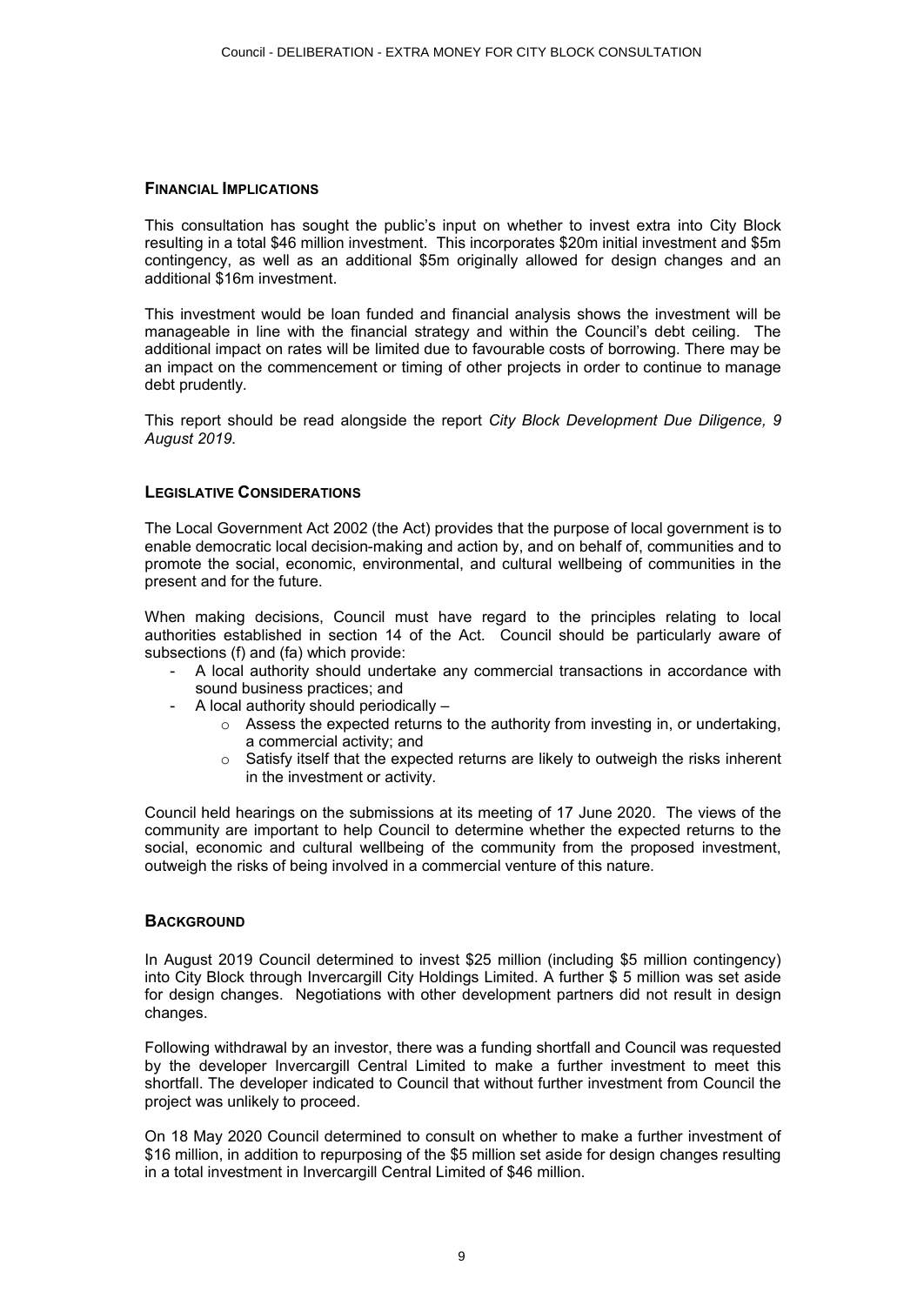Consultation was undertaken between 19 May and 12 June 2020. 462 submissions were received during this consultation, in comparison with 673 submissions received during the previous consultation in 2019.

Council held hearings on the submissions at the meeting of 17 June 2020. Due to a technological error Council was not aware that Mr Gaire Thompson wished to speak at the time of the hearings on 17 June 2020. It is therefore recommended that Council hear his submission at the time of deliberations.

The views of the community are important to help Council to determine whether the expected returns to the social, economic and cultural wellbeing of the community from the proposed investment, outweigh the risks of being involved in a commercial venture of this nature.

This report has been completed as a result of the submissions heard to assist with deliberations. The recommended motions (if passed) will be put forward as motions to the Council meeting on 29 June 2020 for decision.

#### **THE OPTIONS**

#### **OPTION ONE**

Invest an additional \$21m in the City Block redevelopment project, bringing the total Council investment to \$46m.This comprises the original \$20m investment, the \$5m for contingency and a repurposing of the \$5m for design consulted on in August 2019 and a further \$16m to cover the funding shortfall. This would allow the project to continue with the current scope and scale. No further rates increase is anticipated due to changes in the cost of borrowing.

#### **OPTION TWO**

Do not invest additional funding. Keep the investment at \$25m. This comprises the \$25m consulted on in August 2019, including the \$5m allowed for contingency, but does not include the \$5m consulted on for design changes. Developers would have to manage the impact of this on the development and/or other funders. The developer has indicated that at this level of investment the project is unlikely to be able to proceed. No rates increase.

#### **OPTION THREE**

Repurpose the additional \$5m identified for design changes as a contribution of additional investment. The total investment would be \$30m. There would be a shortfall of \$16m for the project. Developers would have to manage the impact of this on the development and/ or other funders. The developer has indicated that at this level of investment the project is unlikely to be able to proceed. No further rates increase is anticipated due to changes in the cost of borrowing.

The Council's preferred option is Option one.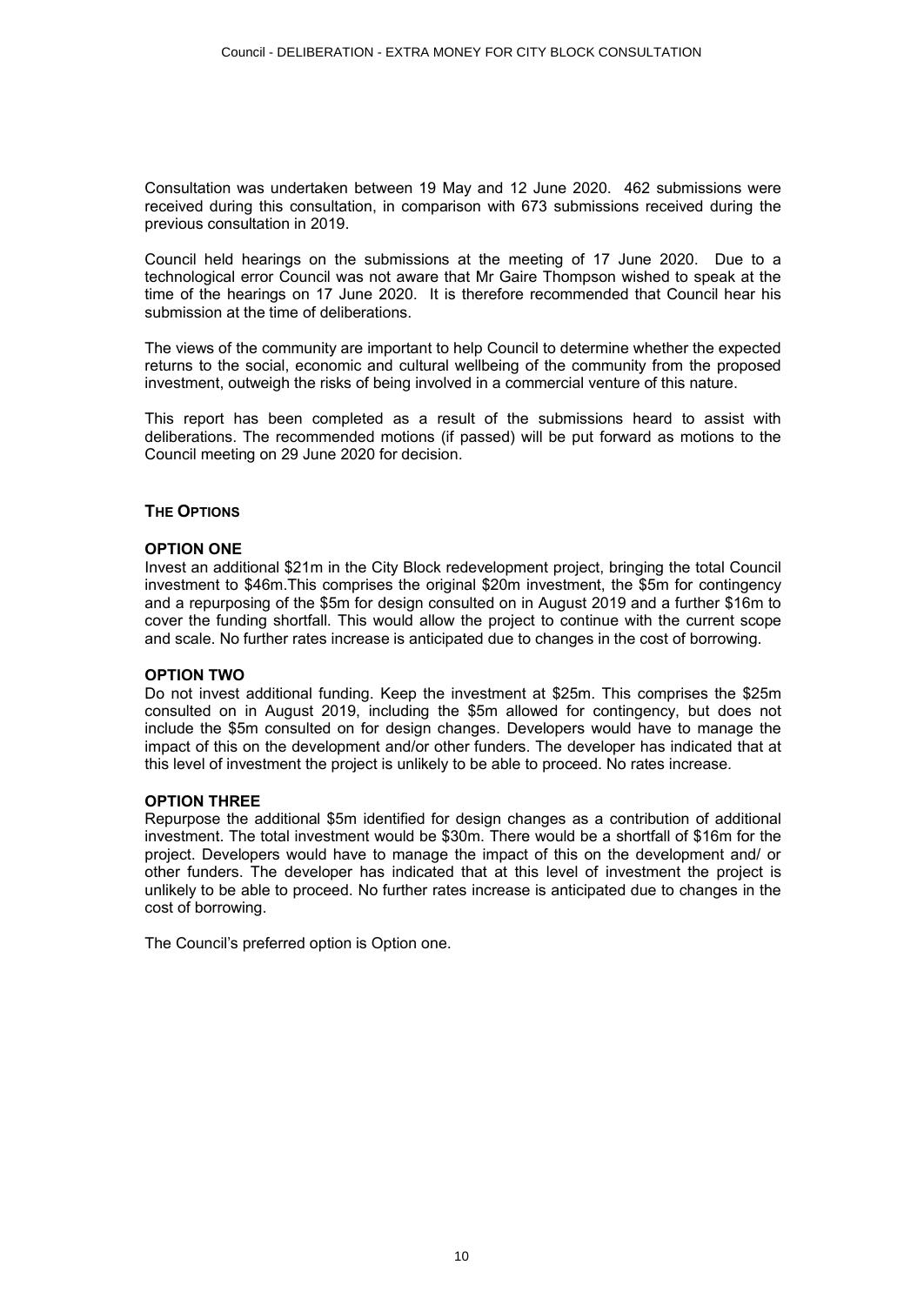#### **CONSIDERATION OF SUBMISSIONS**

Officers have considered the submissions received and provide the following analysis to assist the Council's debate.

Four groups have emerged from the submission process:

- Those who support Council's additional proposed investment:
- Those who support the development and want to see it happen, but oppose further investment (either any further investment at all, or any investment beyond \$30 million)
- Those who do not support further investment and also wish to state their opposition to Council being involved in the City Block development at all.
- Those who have neither supported nor opposed the proposal, but have raised points that they wish to have considered by Council when making its decision.

#### *Options preferred by submitters*

- 60% of submitters preferred Option one that Council invest up to \$46 million in the City Block Development
- 18% of submitters preferred Option two that Council invest no further funds above the \$25 million already committed
- 8% of submitters preferred Option three, that Council should repurpose the \$5 million allocated for design changes but invest no further after that.
- 13% did not select an option. Of these approximately a third were opposed to the project in totality and/or stated that they believed the Council should not invest at all.

It is worth noting that a considerable number of those who wanted the Council investment kept to either \$25 million or \$30 million still wanted the project to happen.

Common amongst all submitters, whether they were opposed or supportive of the proposed investment, was the importance of a focus on community and what that could deliver to the City.

#### *Submissions in support*

60% of submitters supported the additional further investment. In addition a significant proportion of those who preferred no increase in investment still strongly wanted the project to succeed. A number of submissions received in support were from parties representing multiple individuals including Commerce South, the Neighbouring Retail Group and the Ratepayers Association.

There were a number of themes within those submissions in support of the proposed investment. The top three recurring themes were:

- The project has come this far, demolition has commenced and that the project must be completed
- The City needs to move forward This is an investment for future generations
- The City needs heart The current state of the city centre is neglected, run down and in some cases derelict and that is effecting not only the economy but people's pride in their city.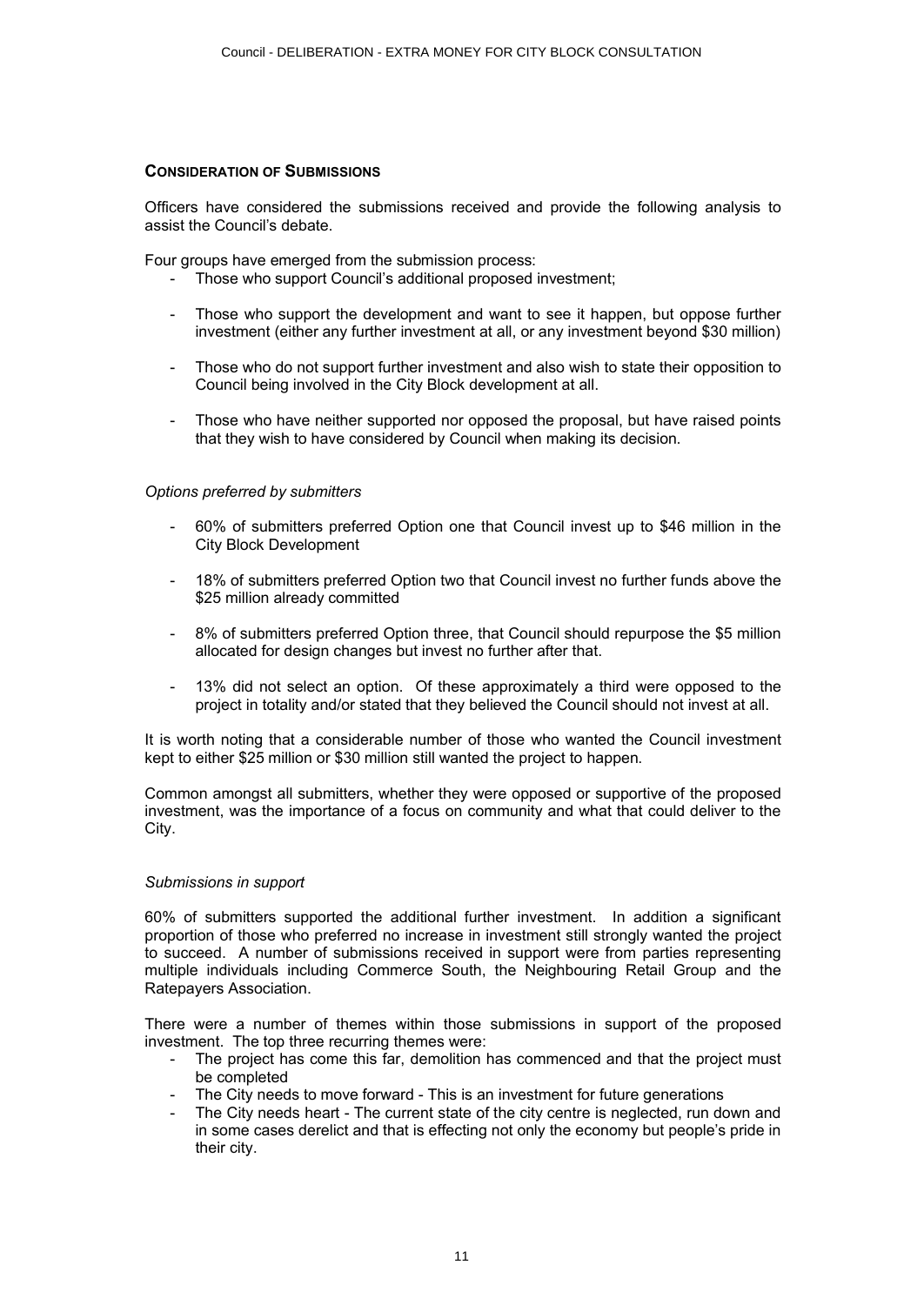By far the most often raised theme in submissions in support of the additional proposed investment, was that the project must be completed and that Council needed to do what was required to make this happen.

There was a sense of urgency in many submissions, with submitters impatient to see the project succeed and concerned that the city might be left with a hole in its centre.

Some submitters felt that previous indecision and poor decision making by Council have played a part in the challenges being experienced in the city centre and that the Council must act decisively now.

Many of the reasons given in support of additional investment were very similar to those raised in 2019:

*"These themes reflect wide held concerns with the state of the inner-City as it currently is. Submitters considered that importantly, a revitalised city centre is essential not only for Invercargill, but also for the greater Southland region and the image that we portray to visiting tourists… Common amongst submitters who were in favour of the investment was the belief that if previous decisions had led to a decline in the attractiveness of the city centre, good future decisions could reverse this trend. Themes from other submitters were in a similar vein to the three most common identified above. Submitters in support considered that the development will modernise the City, but also that the development had gotten to a stage where it is no longer a viable option for Council not to be involved."* 

Submitters raised the importance for the city to have a heart which is a vibrant, attractive, economically viable CBD. Many raised that people currently leave the city to shop and that for struggling retailers to survive this needs to be turned around. A covered mall would be a place where people could meet, as well as shop and eat.

Some submitters in support of the additional investment, felt that the impact of Covid-19 meant that this was even more important. Local government investment would help create jobs and support retail and hospitality.

#### *Submissions in opposition*

Approximately 30% of submissions were in opposition to increased investment. It is less easy to give a firm figure for those in opposition to the increased investment, for two reasons:

- Many of those who preferred Option 2 and Option 3 still strongly wanted the project to go ahead. Some felt that private sector and/ or Central Government should be further explored.
- 13% of people did not select an option. For approximately a third, this was because they did not support the Council being involved in the project at all. Others provided written submissions which were supportive although they had not chosen an option.

Many of the factors raised in submissions in opposition were the same or very similar to those raised in 2019. Below is an excerpt from the 2019 deliberation report which is still very relevant.

*"By far the most common theme in opposition to Council's proposed investment was the objection to the use of rates and the associated rates increase. A number of submitters*  raised concern as to the impact of this proposal on them personally when they were on a fixed or low income. Some submitters expressed that they could not afford any further increase in rates for a project that was not a core responsibility of Council. This viewpoint *was shared by a number of submitters who opposed the use of public money to partially pay for a private investment.*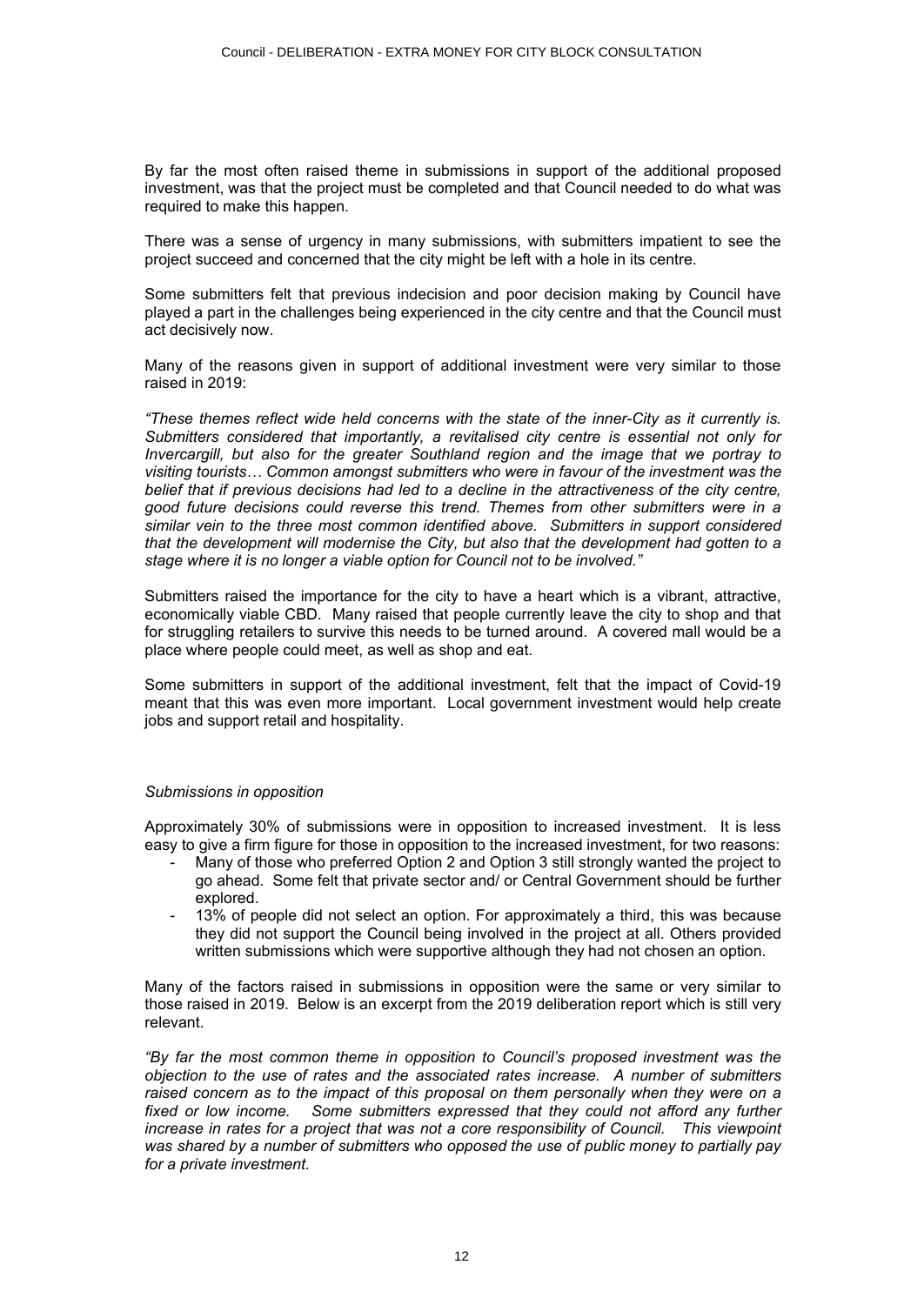*The concern inherent in these submissions over the proper use of public money flows through into the second theme; other projects are more important…These two themes; the inappropriate use of rates money resulting in a rates increase and the potential deferral or*  loss of more important Council infrastructure or community assets, were supported by the *third most common theme in the submissions, the development is not a good investment.* 

*Council has been questioned many times, both in the written and in verbal submissions, over the expected return on investment of this proposal. Submitters considered that there was little information to show that this investment was going to be financially viable and that, while understanding the commercial sensitivity of the development, the information provided did not answer the questions the community would like to know in order to support the proposal.* 

*Many submitters who considered the development was not a good investment made reference to Council's prior investments. This indicates a level of mistrust in Council being involved in investments and will need to be carefully managed should Council determine to invest in the development."*

In this second consultation, some specific issues were raised repeatedly by those concerned as to the viability of the investment:

- The viability of a retail led model at a time when online shopping is becoming ever more popular and retail is already struggling in the city
- That local retailers will not be able to afford the higher rents, that other retailers who may have moved in have already invested in other projects and that those local retailers who do move into the mall will leave more empty buildings in other areas
- That the mall concept is outdated, with a high risk of a "zombie mall" with closed or never filled retail spaces
- Concern that if private sector investment cannot be found this indicates the model is not sound
- Concern that the slow sign up of leases is indicative of weak demand for retail space in the mall.

In addition to this there was significant concern about the impact of Covid-19. Some submitters felt that the forecast recession, combined with anticipated acceleration of online shopping habits meant that the project risk would be unacceptably increased. Others felt that the decision should at least be delayed until more was known about the economic impact of Covid-19.

Other increased risk factors raised included the impact of the potential closure of Tiwai and of changes to SIT's business model, on the population and disposable income of residents.

#### *Other concerns*

A number of concerns were raised in some submissions, irrespective of whether the submission was in support or opposed to the proposal for further investment.

The ability of the project to deliver community wellbeing, including accessibility and public health outcomes, through good design of the space was raised by many submitters. The importance of a gathering space, including the option of green space was the most often raised design consideration. In addition a playground, arts projects, experiences for young people and accessibility were other design issues raised. Some hoped that pedestrianisation or other traffic management measures would be considered. Others felt that inclusion of accommodation would be important for community wellbeing.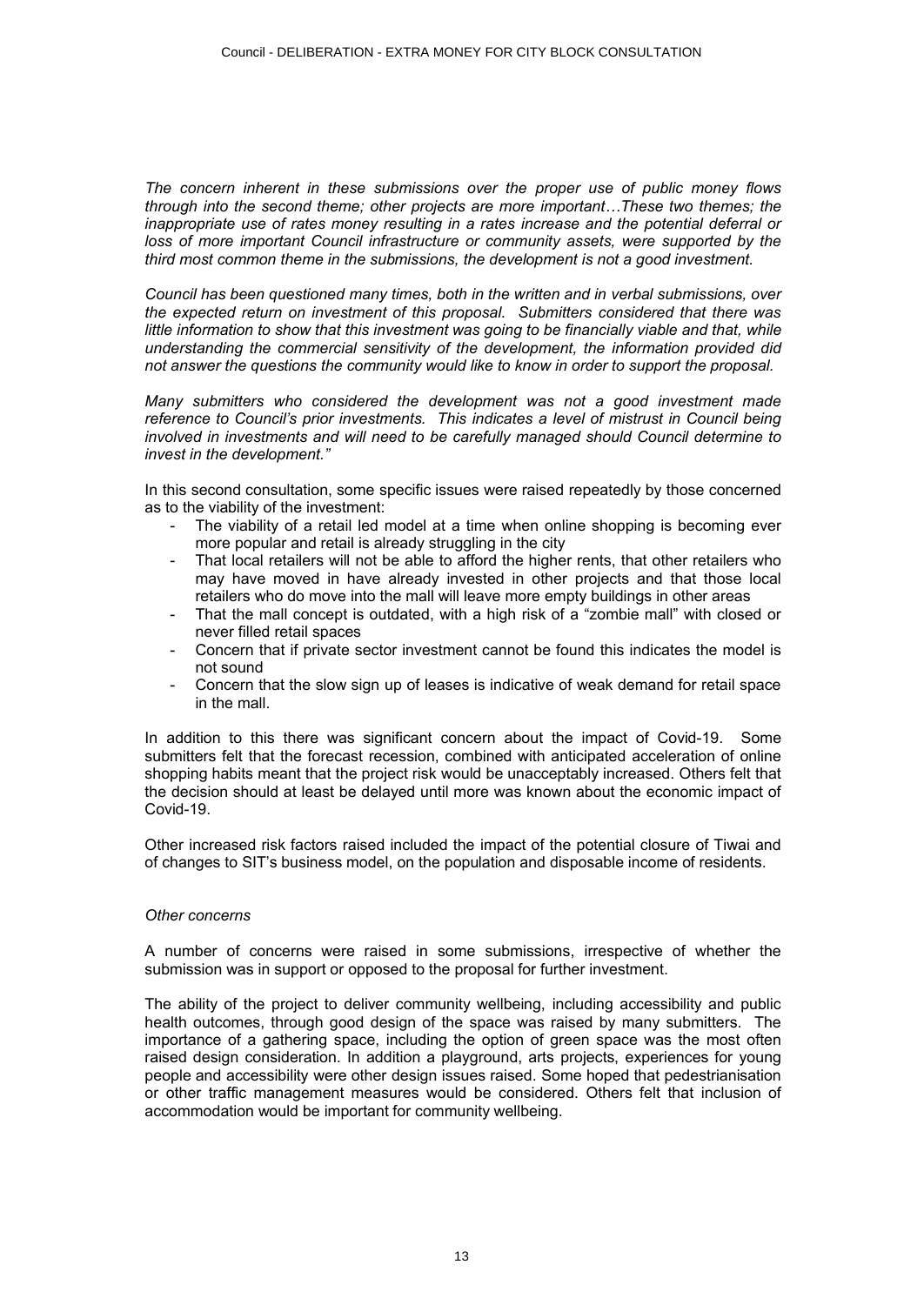Some supporters whether they were in support or opposed to additional investment, were concerned that this was not the last time Council would be required to make further investment.

#### **OVERVIEW OF PROJECT FINANCIAL STRUCTURE AND RISK MANAGEMENT**

On 6 November 2018 Council resolved that its specific strategic intent for any Invercargill City Centre development were that it:

- was an attractor for people;
- was of sufficient size to accommodate the requirements of an anchor tenant;
- promoted rejuvenation of the City Centre more generally; and
- recognised the value heritage retention.

Council has noted that it was not been active in the development of the initial proposal for the inner city and this has resulted in constraints to fully align community wellbeing outcomes with the commercial objectives of the public private partnership; and that as part of its deliberations, acknowledged its desire for achievement of community wellbeing outcomes by allocating sufficient funds to the surrounding streetscape and has allocated a budget and commenced work to ensure that this occurs.

#### *Risks*

Council has identified a number of risks relating to the project, including potential increased risks as a result of Covid-19. Key risks include:

- Continued design changes require additional consents, amendments to be obtained
- Vibration damage risk to neighbouring buildings during demolition/ work in general
- Debris from the demolition fall to street/ neighbouring property
- Actual tender prices from contractor is higher than estimates risking viability
- Uncertainty on tenant demand/ no locked in tenants (major tenant especially)
- Banking covenants effect optimum staging for the site
- **Disturbance**
- Negative public perception due to financial burden on Council and the ratepayer
- Facility does not open when expected

In their decision regarding the resource consent the Commissioners noted at 10.1.11: *The other major area of concern is the impact that this mall-type proposal will inevitably have on the remainder of the Business 1 Zone. We consider that the gravitational pull of this*  development will be great, with the consequence that there will be a reduction in functional *amenity in other parts of the Business 1 Zone. That may impact on the economic viability of retention in other heritage elements in other blocks. In the end we do not consider that this concern is a concern that warrants influence in our assessment.* 

This is the strategic issue that has occupied the mind of Council and is reflected in the risks above.

The final words of the Commissioners echo the fundamental reason for investment in the project: *As this decision shows, the Panel considers that appropriate placemaking in Block II is essential to respect the role that that block plays in the city. The implementation of the proposal in conjunction with public infrastructure will provide many opportunities to further enliven and enhance the locality in ways that cannot be secured through the consent process. We have also identified other elements of the proposal that a worthy of reflection and re-consideration.*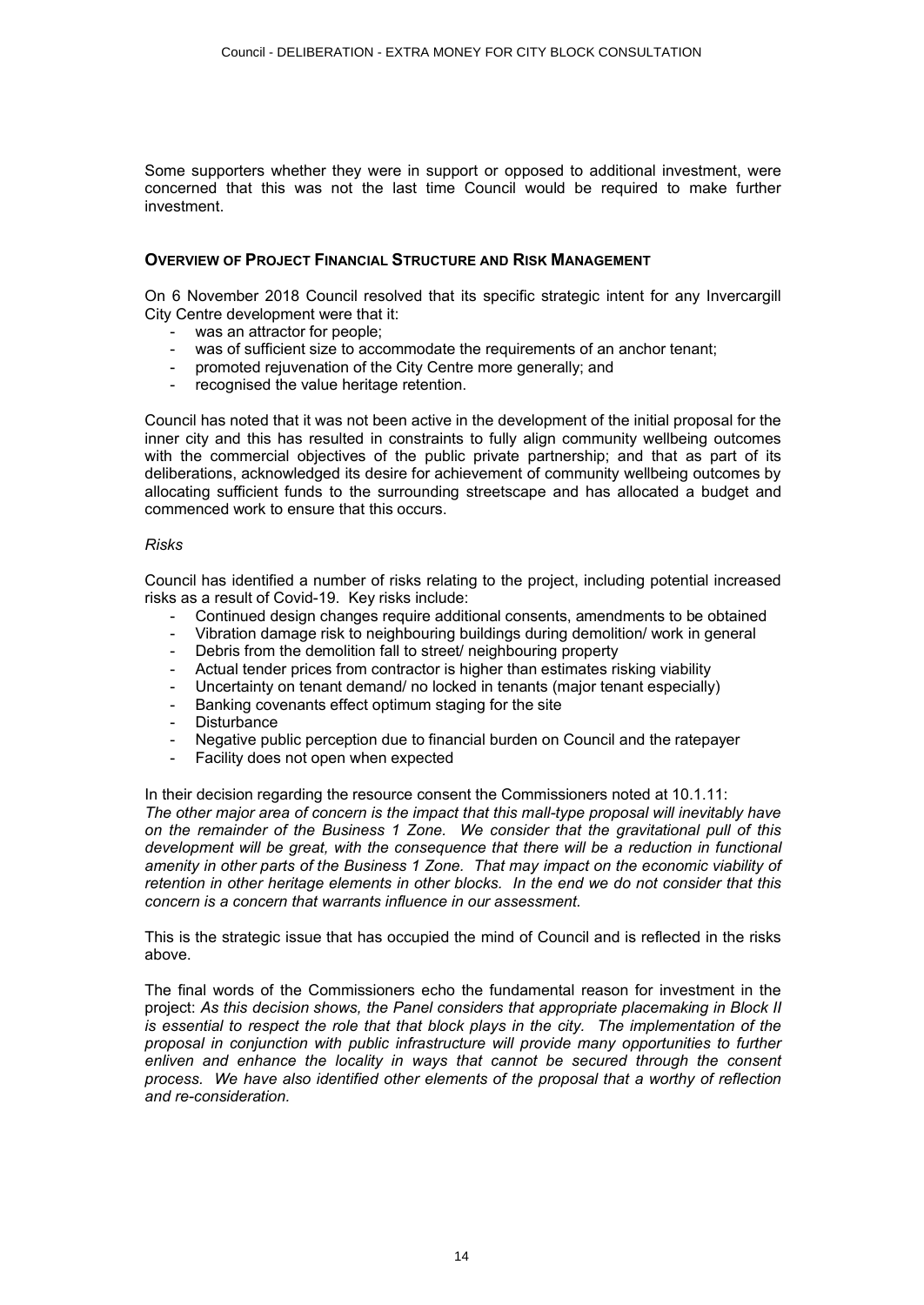#### *Project Funding*

ICL is only completing stages 1-3. ICC/ICHL has previously invested in HWCP. HWCP has been progressing the development until ICL was in a position to take over. HWCP has sold the land for stages 1-3 to ICL and the costs incurred to date. HWCP retains stages 4 and 5. Stage 6 was sold to SIT. If there is a piazza, it will be completed by HWCP from land sales as part of stage 5..

#### *Invercargill Central Limited Equity*

- Current equity commitments are:
	- o ICHL \$25M
	- o O'Donnell CBD \$25M
	- o Geoff Thomson approx. \$4M
	- $O$  PGF \$9.5M
- Shortfall \$21M (Consultation on \$5M repurposed design budget and \$16M additional investment)

*Invercargill Central Limited Loans*

- CTS \$20M
- PGF \$10M

A bank loan will be accessed to the value of the remainder. Total equity and loans (noting \$21M shortfall in equity) sufficient to complete the development.

#### *Invercargill Central Limited Budget management*

The current budget is consistent with available funding.

Council has satisfied itself that at this stage the risk of their being cost overruns or a financial burden on Council beyond that identified in the consultation process is low.

Council notes that ICC/ICHL (subject to any necessary consultation) and O'Donnell CBD are required to provide funds to complete the project, including cost overruns or funding shortfall. Council is satisfied that at this stage it is unlikely that ICHL will be required to fund any cost overruns.

#### *Project risks update*

COVID-19 has delayed the scheduled tenancy programme. Council is satisfied that the two major impacts of COVID-19, reduced interest rates, and increased risk around tenancies at this stage do not make a material difference to the project budget. Council will continue to monitor the tenancy programme as part of its ongoing management of the risks associated with this investment.

#### *Options for further investment made by Council on behalf of ratepayers*

Any investment funded by ICC will rank equally in terms of dividend and value of shares in the event that a purchaser is found for ICL.